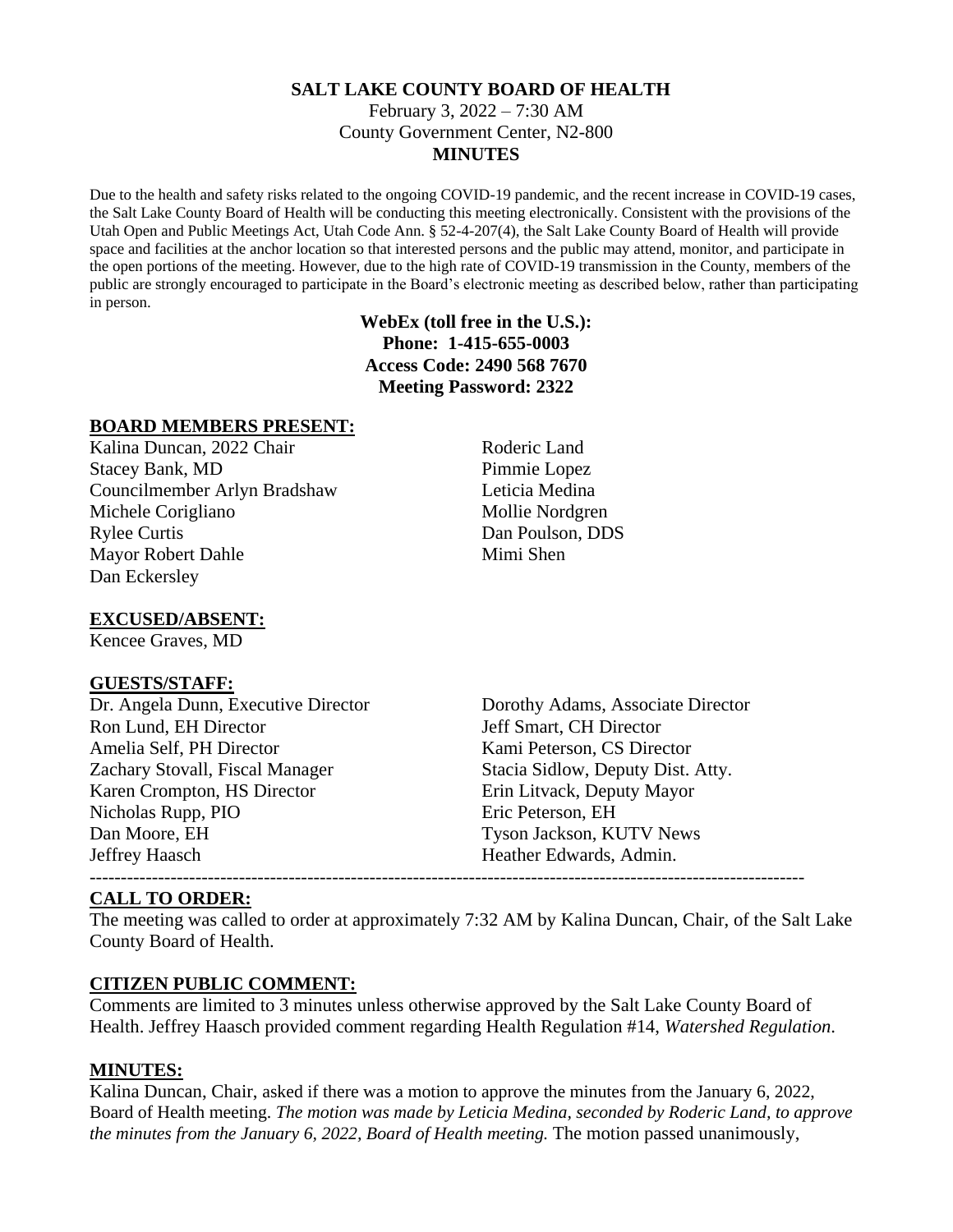Board of Health Minutes February 3, 2022 Page 2

showing that all Board members present voted "Aye." Board member Mollie Nordgren was not present for the vote.

Kalina Duncan, Chair, asked if there was a motion to approve the minutes from the January 18, 2022, special Board of Health meeting. *The motion was made by Rylee Curtis, seconded by Pimmie Lopez, to approve the minutes from the January 18, 2022, special Board of Health meeting.* The motion passed unanimously, showing that all Board members present voted "Aye." Board member Mollie Nordgren was not present for the vote.

#### **CHAIR'S REPORT:**

## *Excused Board Members*

Kalina Duncan informed the Board that Dr. Kencee Graves asked to be excused from the meeting today.

#### *Follow-up to Special Board Meeting*

Kalina Duncan thanked Board members for their participation during the special meeting held on January 18. She stated that the Board statement in support of the public health order had been distributed as discussed and thanked the Board for sharing the public statement social media posts.

### *Utah Association of Local Boards of Health (UALBOH) Symposium*

The Annual UALBH Symposium will be held March 31-April 1, 2022, in Richfield and additional information will be emailed to Board members.

#### *Board Members and Media*

Kalina Duncan informed the Board that the department communication team will be working to provide media opportunities for Board members in the coming months.

## *Environmental Quality Advisory Committee (EQAC)*

Kalina Duncan stated that Mollie Nordgren will update the Board on EQAC at a future meeting.

## **DIRECTOR***'***S REPORT:**

#### *Strategic Planning*

Dr. Angela Dunn informed the Board that the department recently contracted with the Omni Institute to develop a strategic plan. The goal of the plan is to focus the department on community health equity and the Board will be asked to participate in the process as it continues to move forward.

#### *Department Recruitments*

Dr. Angela Dunn informed Board members that the Population Health Division recently selected a Health Equity Bureau Manager and will schedule interviews for a Health Literacy Program Manager. She also stated that interviews are scheduled for the Strategic Partnerships & Special Projects position, as well as the Executive Assistant.

## *Employee Wellness*

Dr. Angela Dunn stated that department leadership has begun brainstorming ways to help employees reset and take time off work. She informed Board members that she authorized eight hours of Admin leave for employees to use by the end of February.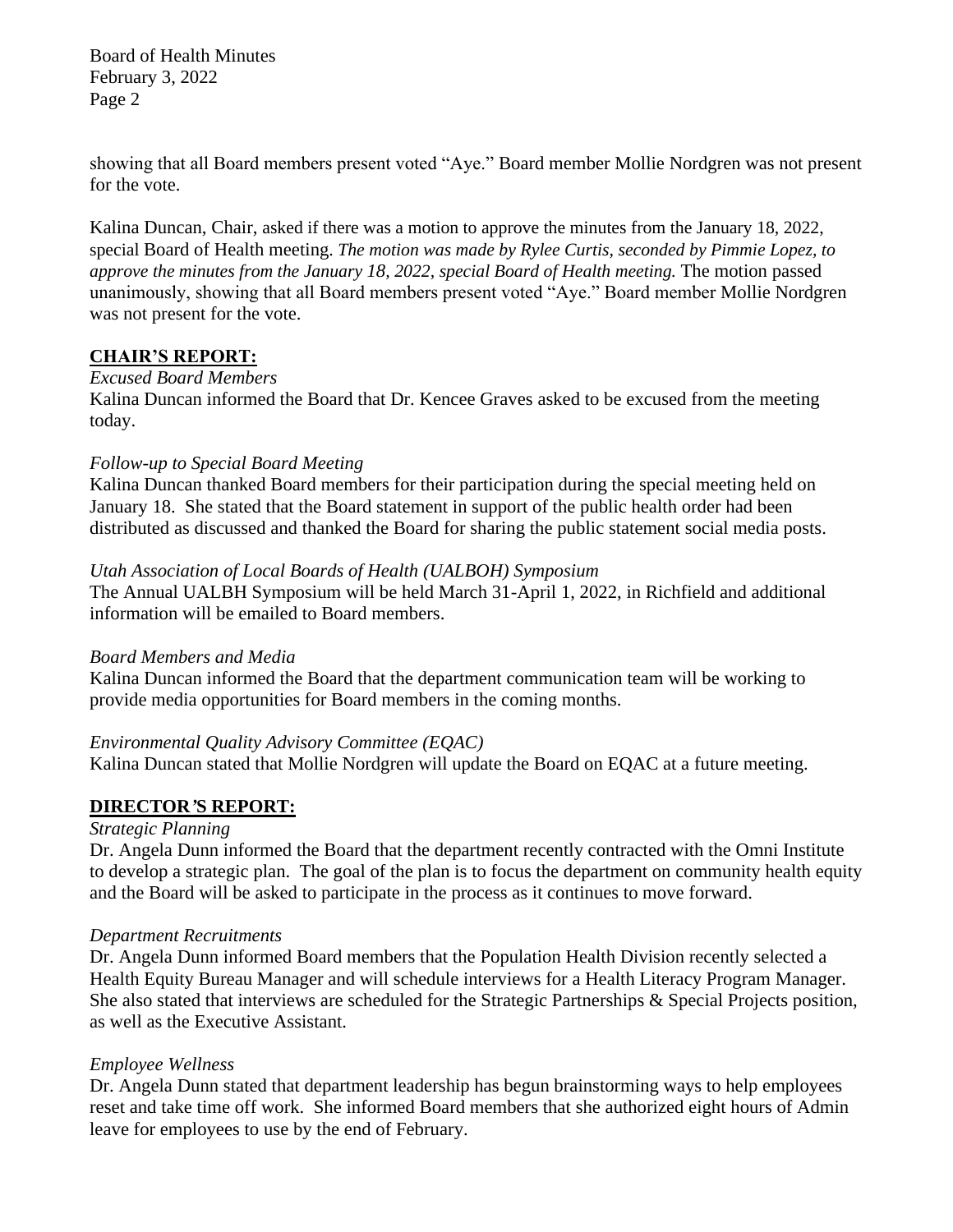Board of Health Minutes February 3, 2022 Page 3

# **LEGISLATIVE UPDATE:**

Dr. Angela Dunn presented information on legislative bills/titles of interest to the department for the 2022 session, through a PowerPoint presentation. Slides included:

- Legislative Tracker
- H.B. 60, *Vaccine Passport Amendments*; Rep. Brooks
- H.B. 146, *Food Truck Licensing;* Rep. Lisonbee
- S.B. 137, *Property Decontamination Amendments*; Sen. Mayne
- S.B. 104, *Community Health Worker Certification Process*; Sen. Escamilla

For more detailed information, please see the hardcopy of the presentation included in the Board of Health meeting file folder.

# **CONFLICT OF INTEREST TRAINING:**

Stacia Sidlow, Deputy District Attorney, conducted conflict of interest training through a PowerPoint presentation. Slides included:

- Ethics and Mission Statements
- Ethics and Conflicts: Who must comply and with what?
- What Constitutes a Conflict of Interest?
- Specific Types of Conflicts of Interest
- Disclosures
- Recusals
- Other Prohibitions
- Potential Penalties

For more detailed information, please see the hardcopy of the presentation included in the Board of Health meeting file folder.

## **ACCREDITATION UDPATE:**

Dorothy Adams, Associate Director, informed Board members that the department was initially accreditation in 2014 and is currently under review with the Public Health Accreditation Board for reaccreditation. She presented information on the requirements for public health accreditation with a Power Point presentation. Slides included:

- What is Accreditation?
- Why Seek Accreditation?
- 12 Domains of Accreditation
- Domain 1: Conduct and Disseminate Assessments Focused on Population Health
- Domain 2: Investigate Health Problems and Environmental Public Health Hazards
- Domain 3: Inform and Educate About Public Health Issues and Functions
- Domain 4: Engage with the Community to Identify and Address Health Problems
- Domain 5: Develop Policies and Plans
- Domain 6: Enforce Public Health Laws
- Domain 7: Identify and Implement Strategies to Improve Access to Health Care Services